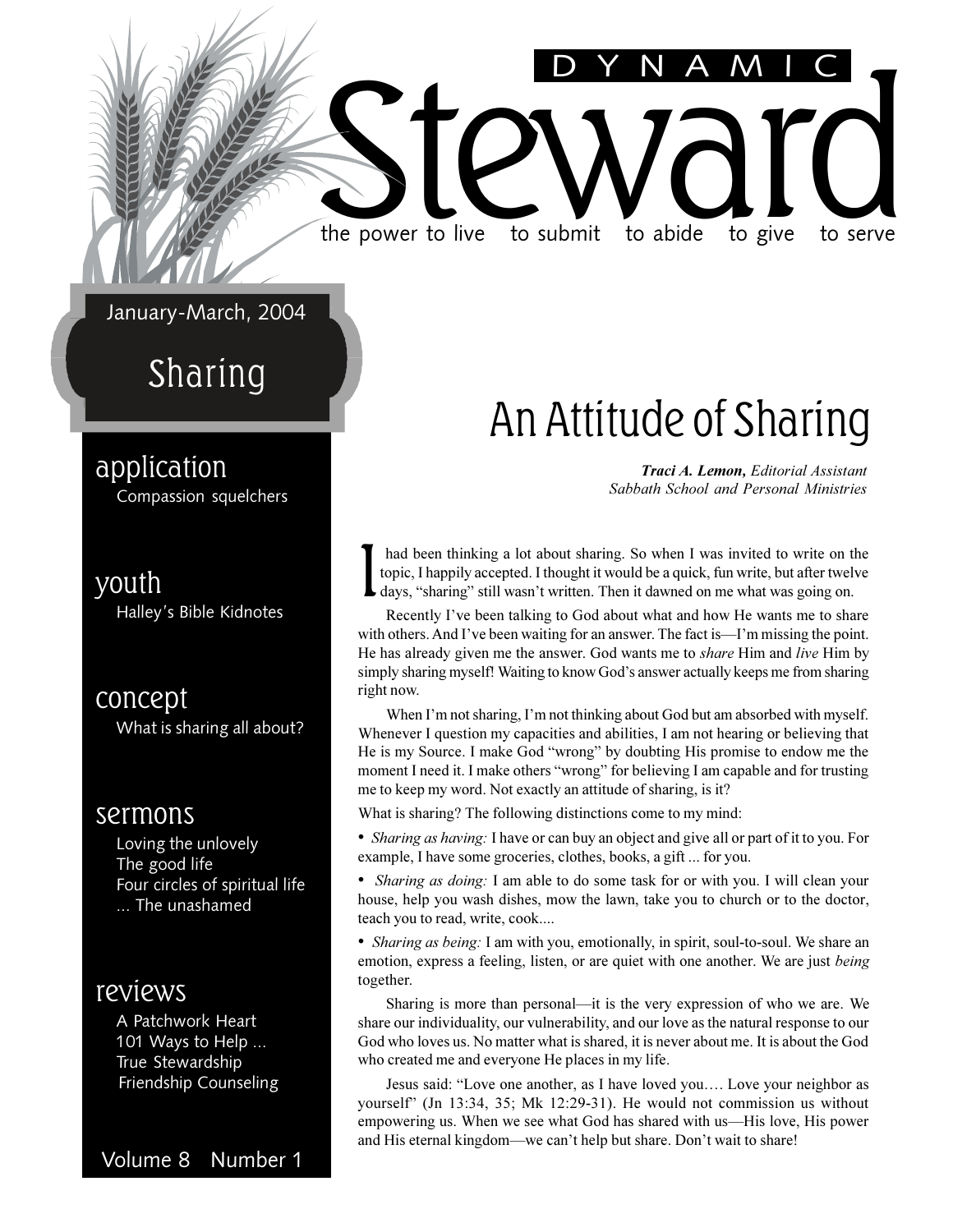# application

## Compassion "Squelchers"

*Which of these three do you think was a neighbor to the man who fell into the hands of robbers?*

*...Go and do likewise.*

#### Jesus' example of compassion

**Compassion Squelchers** is the loving way to help others.<br>It also exposes some "compassion squelchers" that prevent us from reaching<br>out to those in need (See Book Reviews, p. 14: *A Patchwork Heart: Ch. 6,*<br>"Compassion Sq esus' parable of the Good Samaritan epitomizes the loving way to help others. It also exposes some "compassion squelchers" that prevent us from reaching out to those in need (See Book Reviews, p. 14: *A Patchwork Heart: Ch. 6,* squelchers: 1) Fear, 2) Prejudice, 3) Time 4) Complacency and 5) Selfishness.

*Read Luke 10:25-37 together in preparation for the following discussion.*

#### 1. Fear

Fear is a key reason we have for not extending compassion to others. It was common knowledge that the road to Jericho was unsafe. And seeing the dying man on the roadside was testimony to this danger. So one reason the priest and Levite passed by on the other side of the highway is most likely because they were afraid of being attacked.

*Why did the Good Samaritan stop? Didn't he fear being attacked as well? Read Luke 10:33. What feeling prevailed over the Samaritan's fear?* 

#### 2. Prejudice

A second compassion squelcher is prejudice. When we judge someone based upon their color, creed, or country, we show prejudice. Prejudice is a difficult barrier because most of us don't see our prejudices. Samaritans, paradoxically, were often ostracized because of prejudice. But this Samaritan knew what it felt like to be pre-judged and showed impartial concern for his fellow sufferer.

*Discuss ways we show prejudice. Read Galatians 3:28. Can this text help us face this injustice?*

#### 3. Time

In one university study, the Good Samaritan story was "acted out" and the responses of three groups of students who were sent by an "injured" man were evaluated. Interestingly, the greatest number of people who stopped to help was from the third group. And what was the main contributing factor? Time! Two of the groups were told they must hurry to their next appointment; the third group was instructed to take its time.

*Can taking time to show compassion be "scheduled"? Discuss examples of Jesus being approached by unexpected people in need.*

#### 4. Complacency

"Who is my neighbor?" The person we see who is in need. But it takes time and effort to help others. It is easy to sit back and let "someone else" do what God puts in our pathway to do. But what a blessing we receive as we help others!

#### 5. Selfishness

We don't like to think we are selfish. But when we "pass by," placing our priorities above someone's real need, we are being self-centered. Selfishness is a battle we cannot and do not have to fight alone. Christ will help us every day, as we give our lives and daily plans to Him.

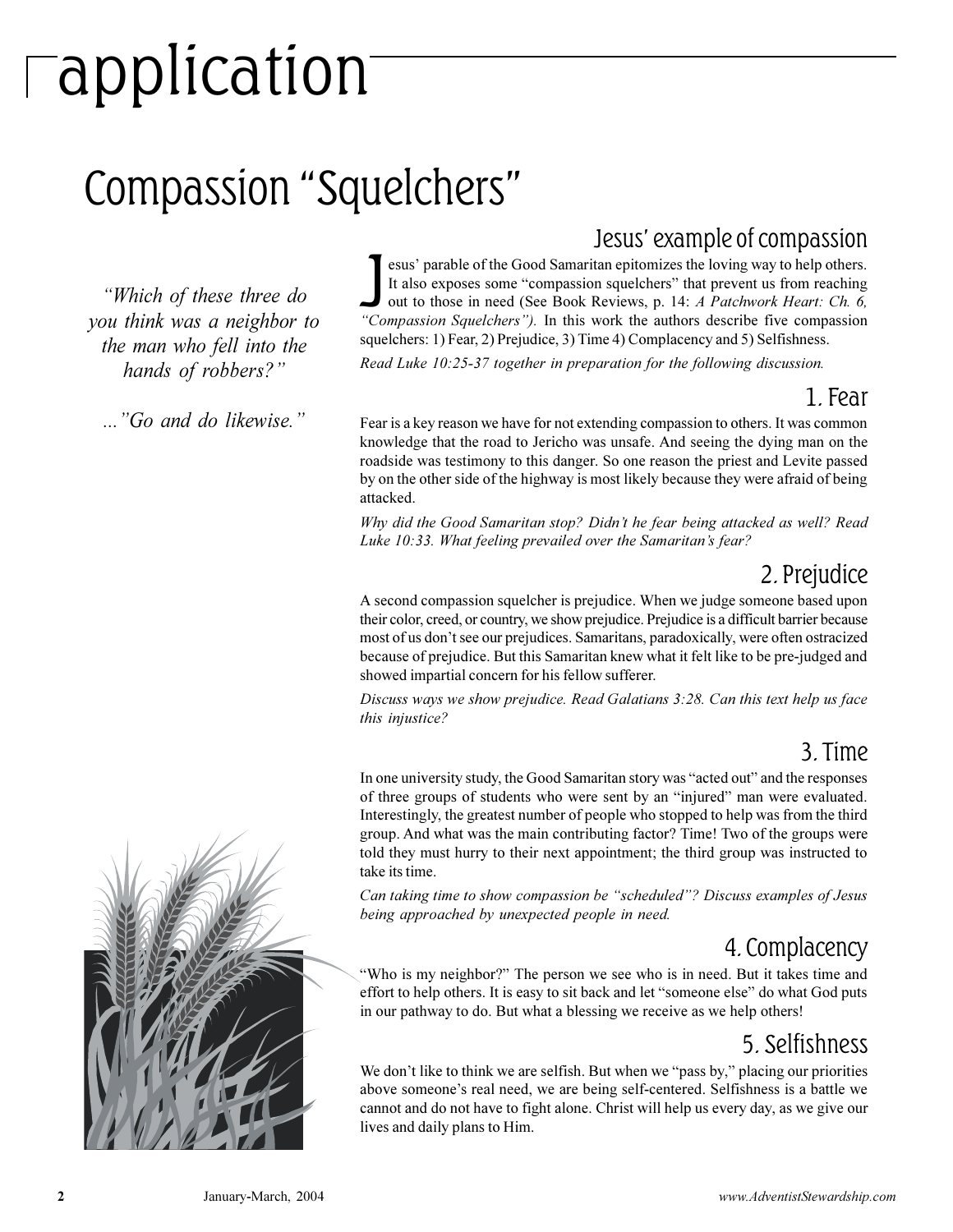# youth

### Halley's Bible Kid Notes

#### *Reviewed by the Staff of Dynamic Steward*

This resource, *Halley's Bible Kidno*<br>*Halley's Bible Handbook. Kidno*<br>for children. The subtitle for the l<br>Find Them," and that is just what it is! his resource, *Halley's Bible Kidnotes*, is a simplified version of the best-selling Halley's Bible Handbook. Kidnotes is based on the New International Version for children. The subtitle for the book is "Bite-Sized Bible Facts and Where to

There is a friendly illustration with the introduction to each Bible book that many children will want to color. Following the introduction is a page of facts—the writer, the place and people of the book, why the book is important, and a list of the book's stories, with the corresponding chapter and verse. The volume also includes:

- Biblical character sketches
- Verse-by-verse references
- Study maps & charts
- An easy-to-use index

*Kidnotes* is recommended for children, ages six to ten. We would raise that to begin at seven or eight, because of the level of some of the vocabulary. This colorful volume would make a nice gift!



 by Dr.Henry Halley, with Jean Syswerda Zondervan Grand Rapids, Michigan 2003 US \$14.99

## quotes

Sharing . . .

The best portion of a good man's life—His little nameless, unremembered acts of kindness and of love.—*William Wordsworth* No person was ever honored for what they received. Honor has been the reward for what they gave.*Calvin Coolidge*

The great thing about serving the poor is that there is no competition.*Eugene Rivers*

The world cannot always understand one's profession of faith, but it can understand service.—*Ian Maclaren* 

The most acceptable service of God is doing good to man.—*Benjamin Franklin* 

Better to do a kindness near at home than walk a thousand miles to burn incense.*The Defender*

Christians may not see eye-to-eye, but they can walk arm-in-arm.*Brotherhood Journal*

A Christian man is the most free lord of all, and subject to none; a Christian man is the most dutiful servant of all, and subject to everyone.*Martin Luther*

If but the least and frailest, let me be evermore numbered with the truly free who find Thy service perfect liberty!*John Greenleaf Whittier*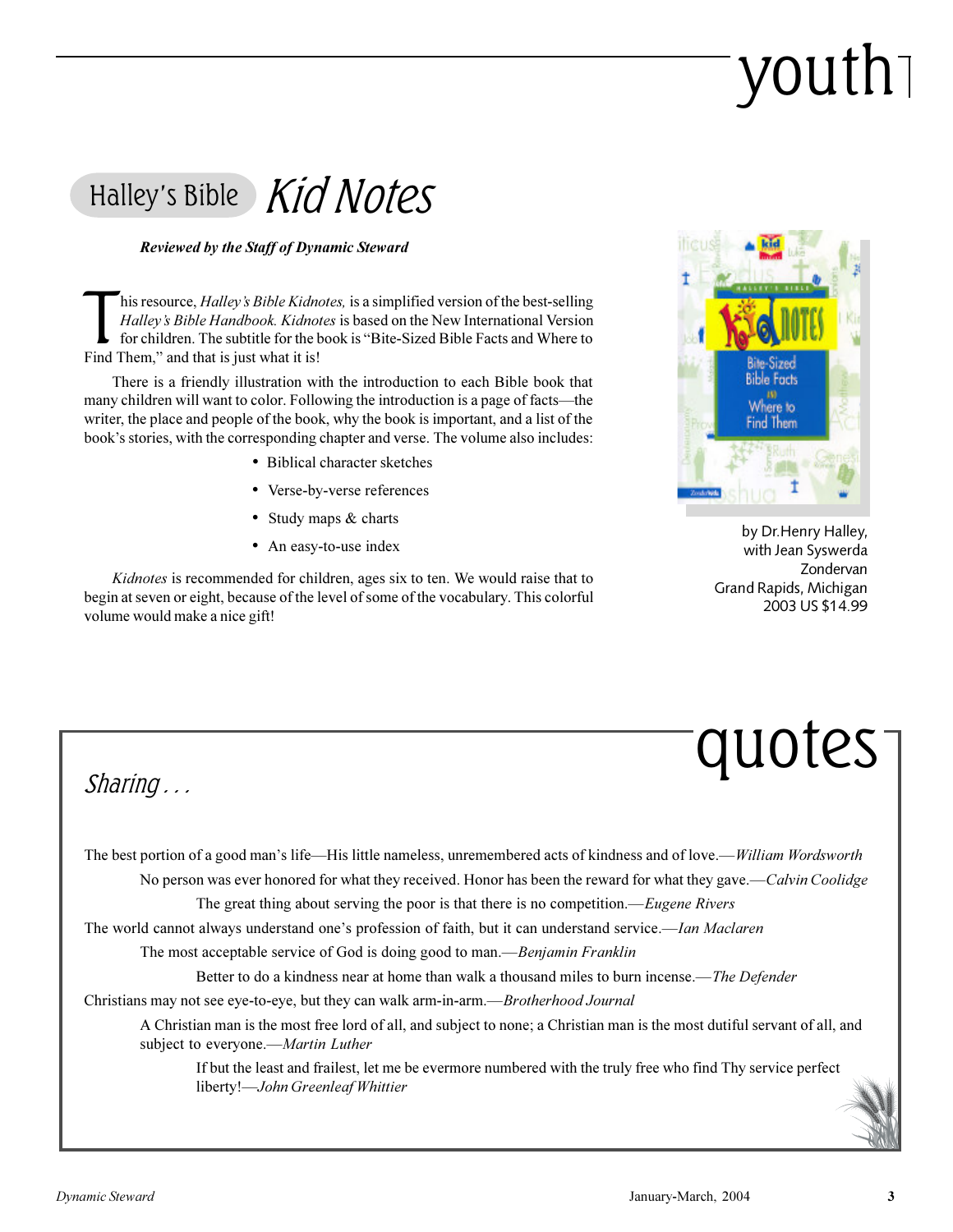# concept

## What is Sharing All About?

#### Its mine!

*Benjamin C. Maxson, Director General Conference Stewardship Department*

W<sup>old</sup> hen was the first time someone tried to get you to share? "Johnny, you have two apples and Bobby doesn't have any. Don't you want to share?" How often have you heard a statement like this? Why is sharing so challenging?

Sharing comes easily for a very few people, but for most of us, it is neither easy nor simple. Our natural sense of ownership says "It's mine and I want to keep it!" Sharing means giving up something that is ours. And a change must occur within us for sharing to become a natural part of living.

Sharing can't be forced. It cannot come from guilt or manipulation. Christ-like sharing is a natural part of a transformed life! It comes from a ministering lifestyle that reaches out to others to share God's resources.

#### He shared in our lives

We can learn a great deal about sharing from the life of Jesus. He began by coming to share in our lives. John states, "And the Word became flesh and dwelt among us, and we have seen his glory, glory as of the only Son from the Father, full of grace and truth" (Jn 1:14, ESV). The "word picture" here is of Someone who became one with us, who "pitched his tent with ours."

Hebrews 4:15 says that He was "tempted in every way, just as we are." So we see that before He could share the blessings of eternal life with us, He had to share *in* our lives. In fact, His sharing reaches to an even deeper level. He identifies fully with us:

> Have this mind among yourselves, which is yours in Christ Jesus, who, though he was in the form of God, did not count equality with God a thing to be grasped, but made himself nothing, taking the form of a servant, being born in the likeness of men. And being found in human form, he humbled himself by becoming obedient to the point of death, even death on a cross (Php 2:5-8, ESV).

#### He shares His resources with us

He also shares His resources with us. Paul says, "And my God will supply every need of yours according to his riches in glory in Christ Jesus" (Php 4:19, ESV).

As we look at Jesus' life, we discover that true sharing can only come through and from our relationship with Him. This relationship puts everything else in the right perspective. We realize that we are managing His resources. Things do not belong to us. They are His to be used to His glory. How can we make this practical? Here are five principles to help in learning to share:

1. Accept the wonder of your position in Christ. All heaven's resources are yours to use in His kingdom. His resources are unlimited. Recognize the abundance of His blessings, especially the physical or material ones.

2. Surrender your sense of ownership. As Christians, we can learn to hold our possessions loosely, recognizing they really belong to God. They are to be shared as He leads us through His Spirit.

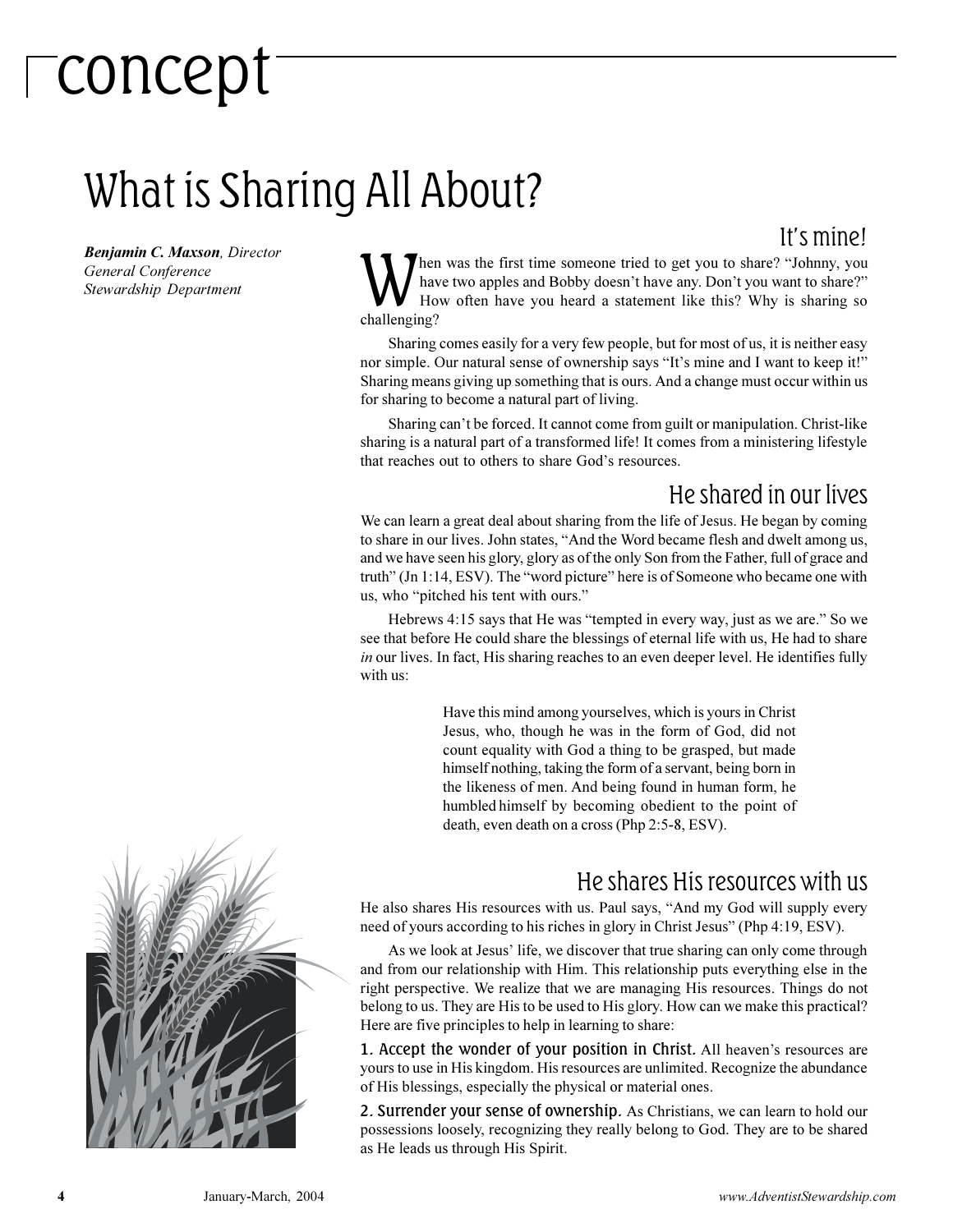# concept

3. See others as Jesus did. We can learn to see those around us through the eyes of Jesus Christ.

4. Identify with people around you. Put yourself in the place of others and recognize the solidarity we have as humans—each of us is in need of salvation! Try to see another's need through your eyes.

5. Ask the Spirit to guide you in using His resources. Look for opportunities to help others, asking the Holy Spirit to make you sensitive to their needs.

Sharing extends from a life intimately lived in relationship with God. Yes! We want Johnny to share. But more than this, we want Johnny to discover who he truly is in Jesus, and how he can learn to live a generous life that is guided by God's Spirit.

> *Look for the upcoming April issue of DS on the topic of Stewardship and the Environment! Contributions are being accepted for sermon articles. E-mail evac@gc.adventist.org.*

*Sharing comes easily for a very few people, but for most of us, it is neither easy nor simple. Our natural sense of ownership says "It's mine and I want to keep it! Sharing means giving up something that is ours.*

### more from  $window$  the director's desk  $...$ stewardship

#### IAD Stewardship Institute Held in Miami

F rom Sunday, September 14 through Wednesday, September 17, the Inter-American Division held a well-planned Stewardship Institute, under the direction of Elder Mario Nino, Stewardship Director of that division.

Institute presenters were Elder Benjamin Maxson, who spoke on the topic of Strategic Stewardship Planning; Elder Angel Rodriguez discussed Tithing in the Writings of Ellen G. White, Tithing in the New Testament, and The Theology of Stewardship; and Mrs. Claire Eva presented seminars on the Good \$ense Budget Course and how to design "Eye-Catching Newsletters and Brochures." Elder George W. Brown completed the group by giving valuable presentations on the topics of preaching and how to study the Bible.

#### Welcome, Mary Taylor!

M ary Taylor joins us in the Stewardship Department as the new Editorial Assistant to Claire Eva and Jean-Luc Lezeau.

A native of Dayton, Ohio, Mary is married and has four adult children. She has a B.A. degree in Business Administration and comes to the department with a wealth of knowledge and experience in writing, supervision, and administration.

Mary has strong interpersonal skills and an ability to establish a good rapport with people. She is currently working on her master's degree at the University of Johns Hopkins.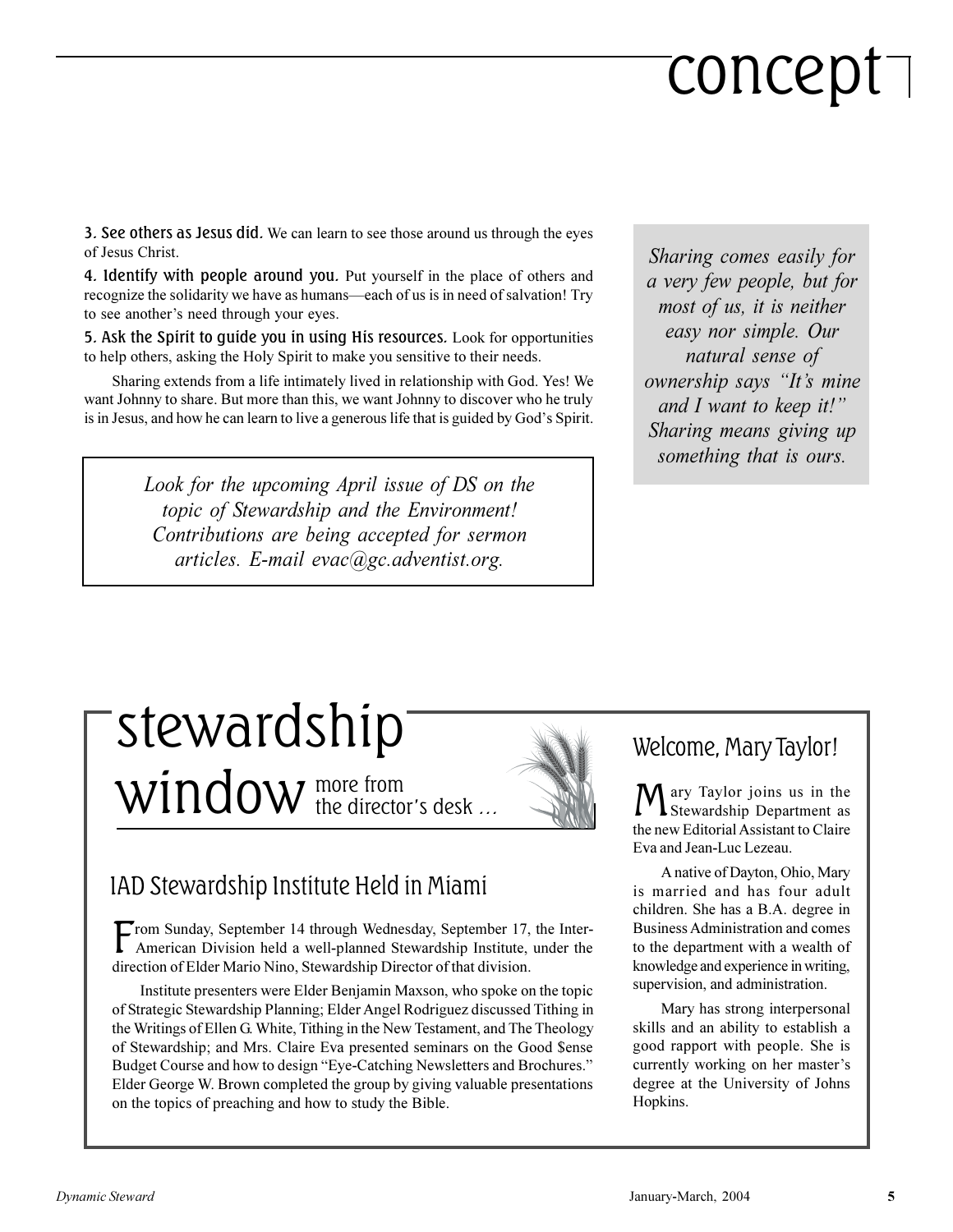### Loving the Unlovely

*Ken W. Smith*

*President and Founder Christian Stewardship Ministries*

*Contact Ken at: www.csmin.org*

The needs of others

M hat is really important?<br>those who will receive I<br>sick, the prisoners (Mt 25:34-46). hat is really important? What does God require of His children? Jesus says those who will receive His Father's blessing at the final judgment are those who helped others in need—the hungry, the thirsty, the unclothed, the

It is clear that God puts a high premium on ministering to the needs of others particularly those who find themselves in difficult circumstances. And those who do help others are going to be blessed "out of their socks!"

#### Failure-humanly speaking

Over the years, my wife Pat and I have invested in the lives of several individuals and families who met the criteria Jesus laid out. A single mother of three with an addiction to alcohol. A family of seven, including five lovely children and a father who was "allergic" to work. A homeless grandmother and her three homeless grandchildren. An ex-offender who chose to return to prison. A homeless man with a heartrending story that upon further investigation turned out to be a complete con!

From a human point of view, our efforts with every single one of these hurting people could only be graded a failure. None of them appeared to benefit in the long term from our help. They all maintained or returned to their misery. The single mom ran out on her lease, costing us several thousand dollars, in addition to the time and money we invested moving her from a filthy unfurnished apartment to a nice, clean, fully-furnished one. The mother of five wrote to our board of directors to denounce me. The homeless grandmother ultimately lost her grandchildren to the child protective services and remained homeless. The prisoner told the judge he would rather go back to jail—for seven years—than do what he had promised to do as a condition of probation! And the homeless man took what he could get and then disappeared into the anonymity of the inner city.

Despite these apparent failures, we are convinced we were successful in each instance. Why? Because we believed we did what Jesus wanted us to do.

#### What determines success

Since beginning our ministry, we have learned a basic spiritual truth that runs completely counter to the wisdom of the world. Success is not dependent on rescuing the people God places in our care. Success cannot be measured by how much time or money we commit to their well-being. Success is not in seeing their lives change, although we hope and pray for that to happen!

Success is purely and simply doing what God wants us to do when He wants us to do it. When we love the unlovely, when we respond to God's love and His call to help others, we succeed.

#### It depends on how you measure it

Reading a biography of Mother Teresa has been very helpful to me in recognizing this spiritual truth. Mother Teresa believed God's call on her life was to live among and minister to the poorest of the poor, spreading God's love to everyone she met. She spent many years caring for terminally-ill, impoverished outcasts, many of whom had just weeks, days, or hours to live. She cleaned their vomit, washed their sores, held their hands and, in many cases, provided the only love they every experienced.

SCRIPTURE: Matthew 25:40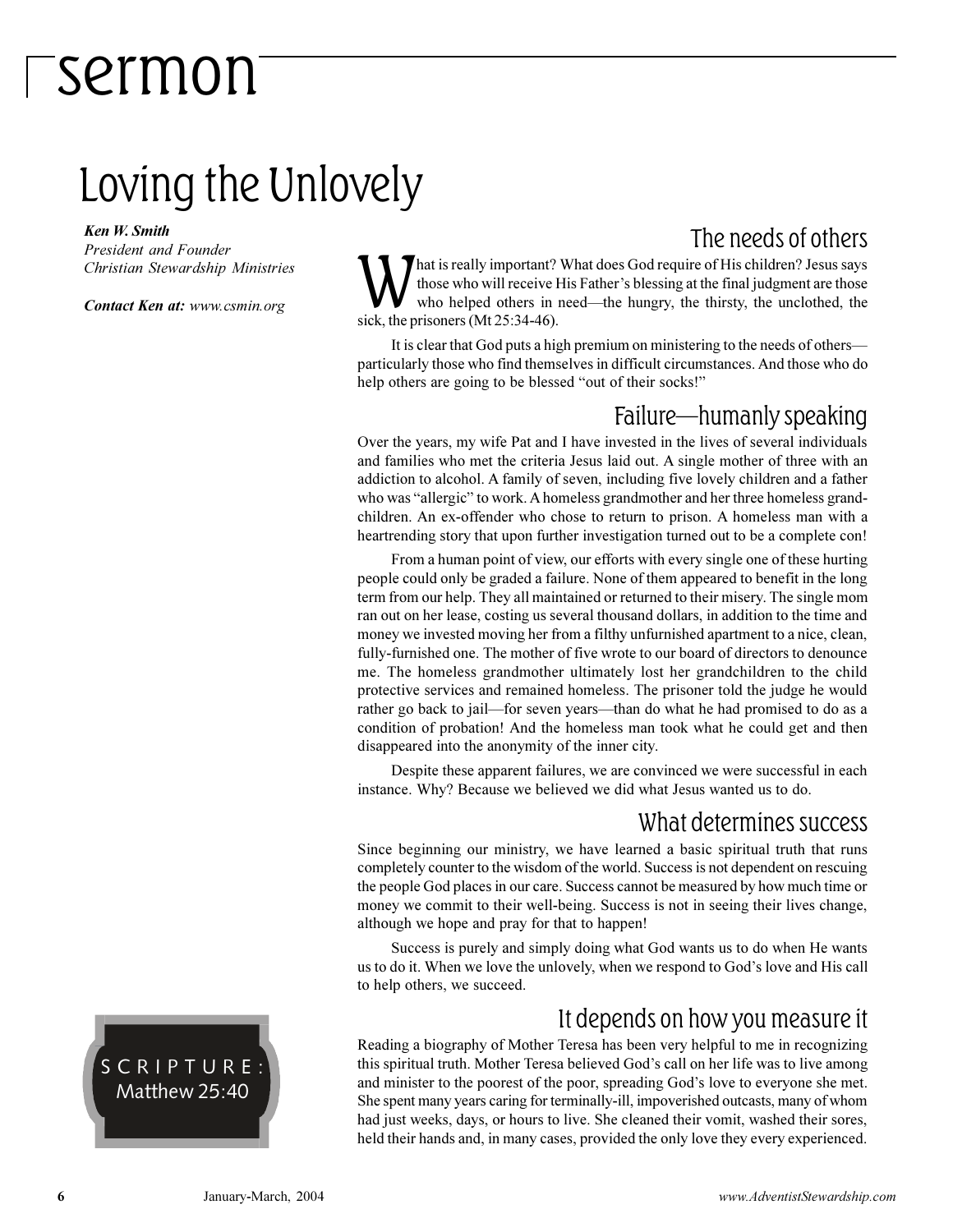*From a human point of view, our efforts with every single one of these hurting people could only be graded a failure. None of them appeared to benefit in the long term from our help. They all maintained or returned to their misery.*

One man she cared for had never slept in a bed his entire life until she placed him in one so he could die peacefully, with a smile on his face.

My wife and I are certainly not Mother Teresa. There are many people and situations neither of us could handle. We don't go looking for what we cannot do. We have learned to *go looking* for what God wants and equips us to do. The more we look, the more we find, and the more we are blessed. Not because we necessarily enjoy the company of the people, but because we enjoy doing what God wants us to do, while helping someone Jesus called "one of the least of these brothers of mine" (Mt 25:40).

Maybe you've been disappointed in the past because your efforts to help others haven't resulted in the hoped for changes in their lives. I encourage you to measure your assistance not in terms of the response of those you help, but as your obedient response to a loving God. We worship a God who continues to seek out His children and offer them chance after chance, often through the hands of those who are already committed to serve Him.

#### You'll know him when you meet him

If you sense God calling you to reach out to help others more, begin to look around. Maybe your mission is the stranger in the church—the newcomer who feels too awkward to ask for help or companionship, a helping hand or even just an introduction. Or maybe it's your neighbor who needs an invitation to join you at church. If you're not exposed to the less fortunate or the disadvantaged in your daily life and you believe God is asking you to help them, call some of the organizations that deal with the homeless, the hungry, or those in or released from prison. They can help you help others.

I invite you to join with our family this year in loving "one of the least of Jesus' brothers." Ask God to put a person in your path that He wants you to reach out to. And ask Him to help you recognized that person when you see him or her. Not only will you receive the blessing Jesus promised, but you'll be guaranteed to be less concerned about your own challenges—they will pale in comparison.

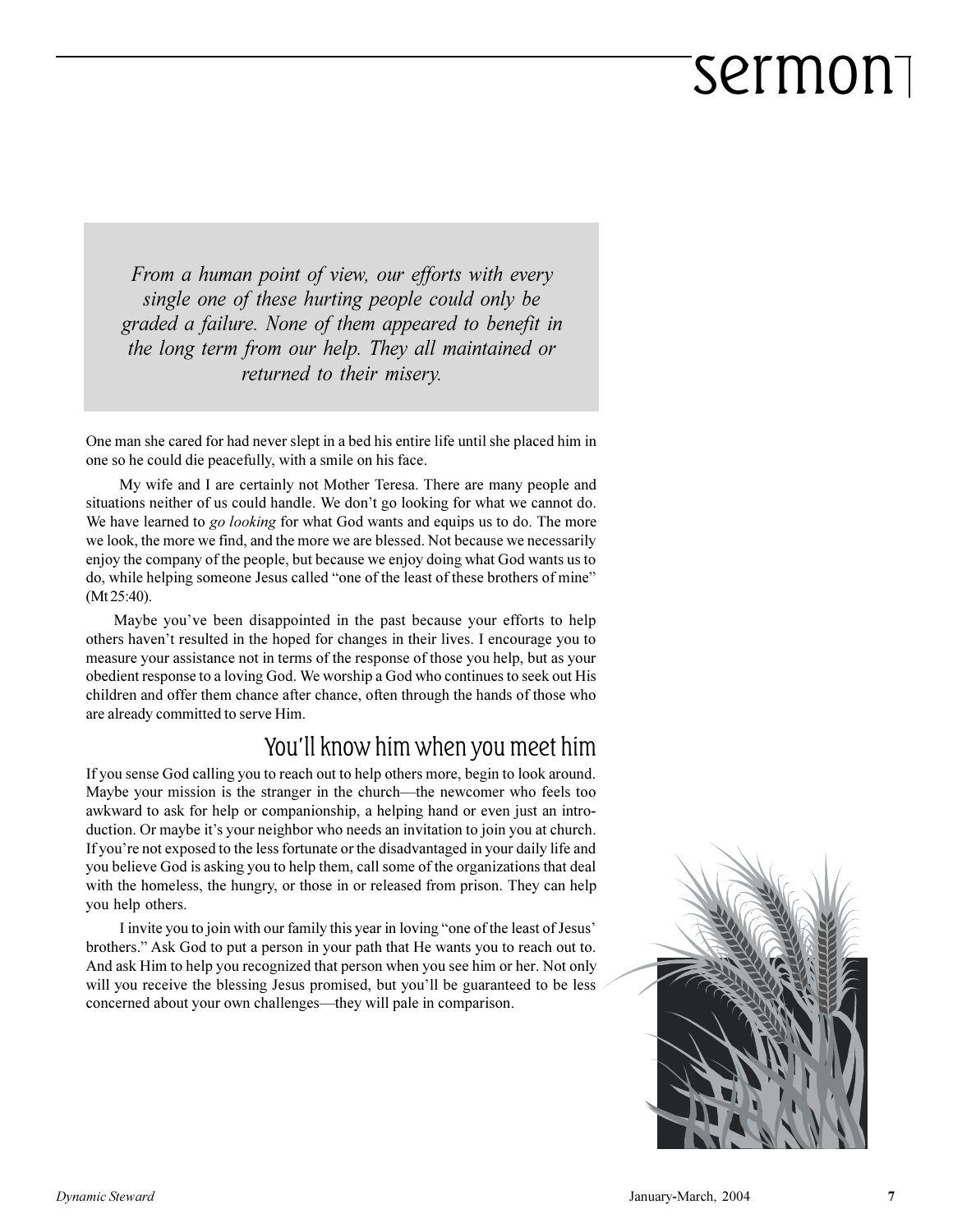### The Good Life

*B. M. Ruguri, Executive Secretary East-Central Africa Division*

#### An investment in human life

I n 1937 Charles Dickens described the plight of orphans in Victorian England in his novel, *Oliver Twist*. Not long after that a German immigrant in Bristol, England, named George Muller decided to do something about it. He resolved to create an orphan house where children could have their physical needs met and also receive loving, spiritual nurture.

Mr. Muller had no connections and money for such a grand enterprise. But he had an extraordinary faith in God. Therefore, he asked his Lord to provide 1,000 pounds to start this ministry to the poor. He took the words of James seriously: Religion that God our Father accepts as pure and faultless is this: to look after orphans and widows in their distress and to keep oneself from being polluted by the world" (Jm 1:27).

As word got around, a few shillings began to come in, along with some plates, basins, and blankets. But no large donations arrived. Muller was tempted to doubt that the project would ever get off the ground.

Then he received the first breakthrough gift—a note for one hundred pounds. However, when he found out who sent it, Muller was reluctant to accept the money. The donor was a woman who earned only about three and half shillings a week doing needlework. Mr. Muller, a man of uncompromising integrity, wondered if this poor woman had made a spontaneous donation without really considering the cost. So he paid her a visit to see whether he could change her mind.

The woman told him that she'd been left some money after the death of her father. The hundred pounds she sent to Muller had come from that small legacy her father had left. Seeing how modestly the woman lived, Muller asked her if she still wanted to reconsider.

This was her reply: "The Lord Jesus has given His last drop of blood for me. Should I not give all the money I have? I will give all the money I possess, rather than the orphan house not be established. This unnamed believer made an investment in the kingdom of Christ, an investment in human life.

Muller not only established his orphanage, but went on to build several others. Funds kept coming in—without him ever begging for money. During his 63-year career, Muller cared for some ten thousand children. Many lives were touched. His faith in God's provision paid off handsomely. No child ever went without a meal, and no orphanage bill ever went unpaid.

That woman's initial investment of one hundred pounds expanded incredibly. It was a good venture. Investing in God's kingdom always is the best. It's the sure bet that turns losers into winners.

#### Everybody wins

Do you know what the main problem with gambling is? Almost everybody must lose. There has to be an overwhelming number of losers in order for there to be a few winners, maybe even one winner. A *Washington Post* reporter recently figured out that you're seven times more likely to get hit by lighting than become a millionaire through the lottery. Gambling can only thrive if there are enough losers.

Investing in the kingdom of God, however, is a different matter. Everyone who turns in a bid to advance the kingdom of God wins. There are no losers. Listen to this promise Jesus shared in Luke 6:38: "Give and it will be given you, good measure,

SCRIPTURE: Matthew 6:19-21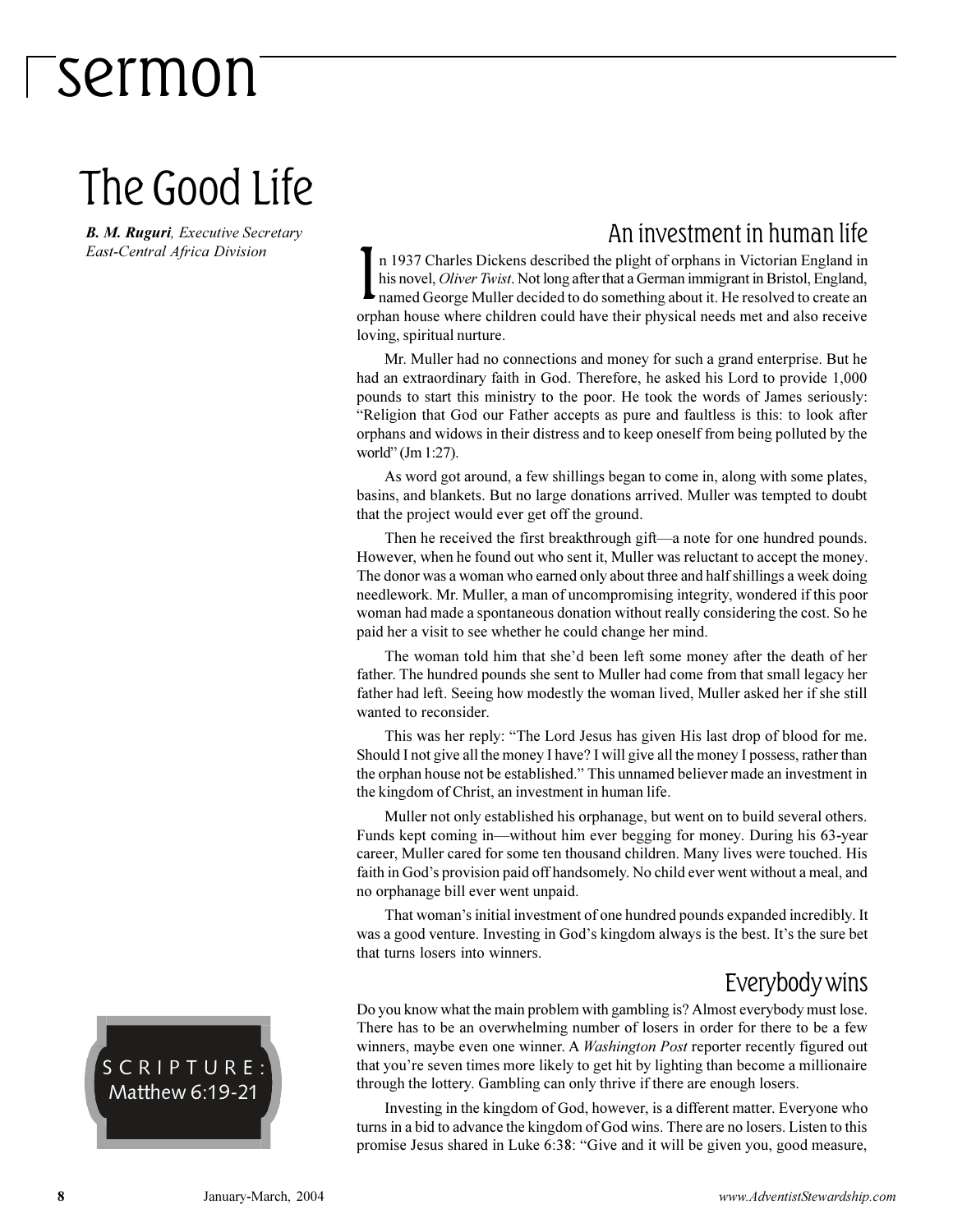pressed down, shaken together, running over, they will pour into your lap. For by your standard of measure it will be measured to you in return.

Every time we invest in human lives, every time we invest in the kingdom of heaven, we lay up for ourselves treasures in heaven. That's what Jesus tells us. Now it's important to make sure that we are investing in God's kingdom. We have a responsibility to invest as wisely as we can.

There are many faithful stewards who are clearly helping the needy and plainly expanding God's work in this world. Jesus' promise is that when we give, we receive in the same measure. Everyone who invests in God's work comes out a winner. And that's true however much or however little we have to give.

Even when we give two mites like the poor widow, as long as it is given from a full heart, we shall not lose our reward. Jesus said that if we give a glass of water to someone in His name, we shall never lose our reward. And when we invest in heaven, our investment will grow abundantly. It is for this reason Paul could declare when he came to the end of his impressive apostolic career: "Yet I am not ashamed, because I know whom I have believed, and I am convinced that he is able to guard what I have entrusted to him for that day."  $(2Tm 1:12)$ 

Beloved, when we invest in heaven our God will guard that which we have entrusted to Him, and we will enjoy the gains and the interest when our God establishes His everlasting kingdom that will never end. No one who invests in heaven and lays the treasure therein will face bankruptcy.

#### An extraordinary story

Corrie ten Boom, author of *The Hiding Place*, tells a wonderful story about her mother's final years of life. The elderly Mrs. ten Boom suffered a massive stroke that left her paralyzed and virtually speechless. The only words she could speak were "Yes" and "No," and the name "Corrie."

Each morning Mrs. ten Boom would sit by the window of their home which overlooked a busy street. People she had known for years would pass by that window; people she had tended when sick or encouraged when in trouble. As Corrie wrote, "Mama's love had always been the kind that acted itself out with a soup pot and sewing basket.

After a few hours Corrie would hear her name spoken. She would look into her mother's face, realizing that she had seen someone she could not name. So Corrie played a game of twenty questions with her mother. Was it someone from church? Mrs. ten Boom would answer "Yes" or "No." Was it a neighbor? Finally, Corrie would narrow it down, and then began calling out names until she heard her mother's delighted "Yes!" And then she would realize—"Oh, it is her birthday" or "Oh, his wife is sick!"

Corrie would then write that person a note, telling them that Mrs. ten Boom was thinking about them, and wishing them well. At the close of the letter, Corrie would place the pen in her mother's stiffened fingers to help her sign her name. That angular scrawl was soon recognized and loved all over the town of Haarlem.

Mrs. ten Boom sat at that window day after day, unable to move, her worn hands folded helplessly on her lap. But still, she poured out her love to the people walking by on the street below. She was still giving. She shared her life. That is how she had lived, and that is how she wanted to die.

*Each morning Mrs. ten Boom would sit by the window of their home which overlooked a busy street. People she had known for years would pass by that window; people she had tended when sick or encouraged when in trouble.*

We have an important decision to make about what we are going to invest in and where we are going to invest. Are we going to invest in human lives, in the kingdom of God, or are we going to take a long shot at that pot of gold? The pot of gold may make us rich, but we will only be living for ourselves. It is Jesus who warned that when we try to save our lives through selfpreservation, we only lose them. The only way to truly save our life is by investing it in His kingdom—guided and motivated by the values of Jesus that are enthroned at the very center of our heart.

It is then we will become winners by sharing ourselves and our resources-"pressed down, shaken together, and running over" into kingdom business. This is the good life.

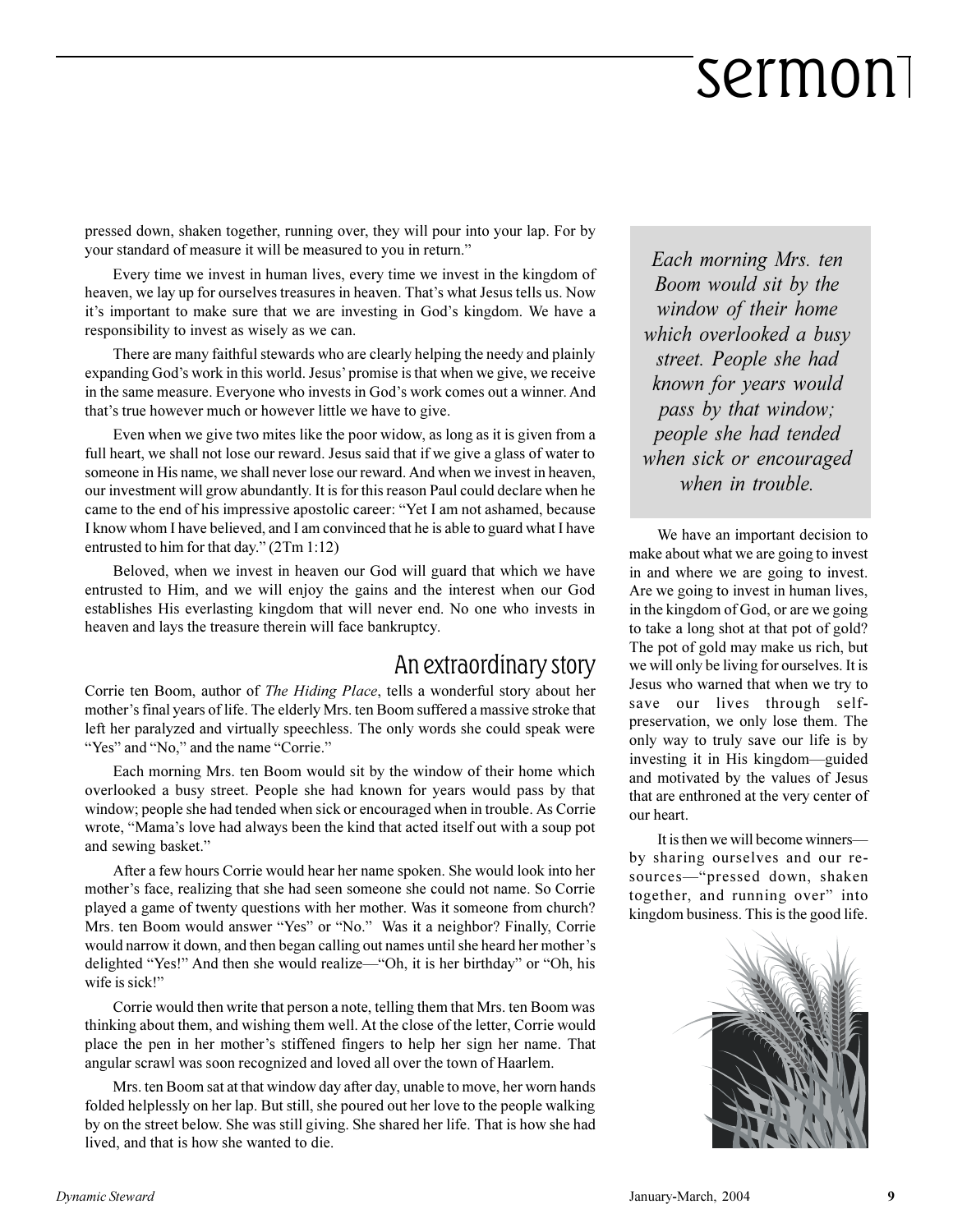## Four Circles of Spiritual Life

*Loren Seibold, Senior Pastor Worthington SDA Church Worthington, Ohio*

#### 1. The intimate circle A sk any Christian and he will tell<br>you he is seeking a strong and<br>well-rounded spiritual life. What<br>many don't realize however, is that there sk any Christian and he will tell you he is seeking a strong and well-rounded spiritual life. What is more to a strong spiritual life than a set of personal spiritual disciplines. Our relationship to God is lived in the context of a bigger world. I picture this as a target-shaped diagram I call "The Four Circles of Your Spiritual Life.

The first circle is the most personal one. It represents the part of your life where you have a personal relationship with God. In this circle are your needs and your prayers about them, your love for God as you respond to His love for you, temptations and your response to them, attitudes, spiritual disciplines, your communication with God and His with you. In short, it is the most private and intimate part of your spiritual life. Your beliefs make up part of that picture, as they relate to your relationship to God. Your behavior and choices go into this circle. This is what Jesus was talking about when He prayed this prayer for His followers: "And this is eternal life, that they know thee the only true God, and Jesus Christ whom thou hast sent (Jn 17:3).

This part of your spiritual life is an individual experience. When you lay on your deathbed, as your heart slows and your thinking goes dark, this is the circle you inhabit alone with God. At that point, God is not going to say, Was *your family* faithful to me? Was *your church* faithful to me?" He will ask, "Do *you know me?*" His saving relationship is with you, personally.

God so loved the world that he gave his only begotten Son, that whosoever believes on him will not perish, but have eternal life"  $($  Jn 3:16 $)$ . That pronoun "whosoever" is singular and individual. You have the same chance for a saving relationship with God as the man or woman next to you. But you will arrive at the final judgment on your own track and yours alone, and nothing your pastor can do or the church can do is going to make something happen to you that you haven't taken personal responsibility for.

#### 2. A godly family

The second circle is just a little larger than the first one. It is that part of your spiritual life that encompasses your family. I represent this sphere with the advice of St. Paul in Ephesians 5 and 6. A godly family, says Paul, is one in which wives and husbands love one another, in which children obey their parents, and their parents don't diminish and belittle them to the point of anger. The first verse in the passage summarizes the right attitude: "Be subject to one another out of reverence for Christ." The members of a Christian family should be, as Christ was, humble and willing to defer to one another, and of course that happens best among people who have a personal connection with God.

We want our children to know God, and we try to help them to. We want our marriages to reflect the Lord's love. Yet this circle differs from the first. No matter what you do, you can only lend your influence to your family. Your children are going to have to face God on their own, just as you do.

Sadly, this is too frequently a troubled circle of our lives. As years pass, as this old world becomes more troubled, so do our families. Our families, too, need a strengthening context.

#### 3. Together as congregation

That's the reason for the third circle: our life together in a congregation. Jesus told His disciples (Jn 13:35) "By this all men will know that you are my disciples, if you have love for one another." A church is not a church just because we have doctrines in common, but because the people in the church have learned to love one another. And I'll go so far as to say that churches that are consumed by politics and backbiting and infighting don't have the right to bear the title of "church."

This circle actually has two levels. Part of our energy is directed to nurturing those already in the church, those who are part of us and whom we love. The other part of this circle is demonstrated when we stand at the door and beckon others to come in—or when we go out and get them and walk them in beside us. Remember this description of the church in Acts, chapter 2: "And the Lord added to their number day by day those who were being saved." What can we do to add to our number day by day those who are being saved?

#### 4. A Christian in the world

This leads naturally to the final circle of your spiritual life: your being a Christian in the world. Remember some of Jesus final instruction before He returned to heaven: You shall be my witnesses in Jerusalem and in all Judea and Samaria and to the end of the earth" (Ac  $1:8$ ).

Please notice, He didn't ask, "Would you be so kind as to take the assignment to be my witnesses?" There was no choice. If they said something about Him, they witnessed of Him; if they said nothing, that was a witness too. Their actions, whether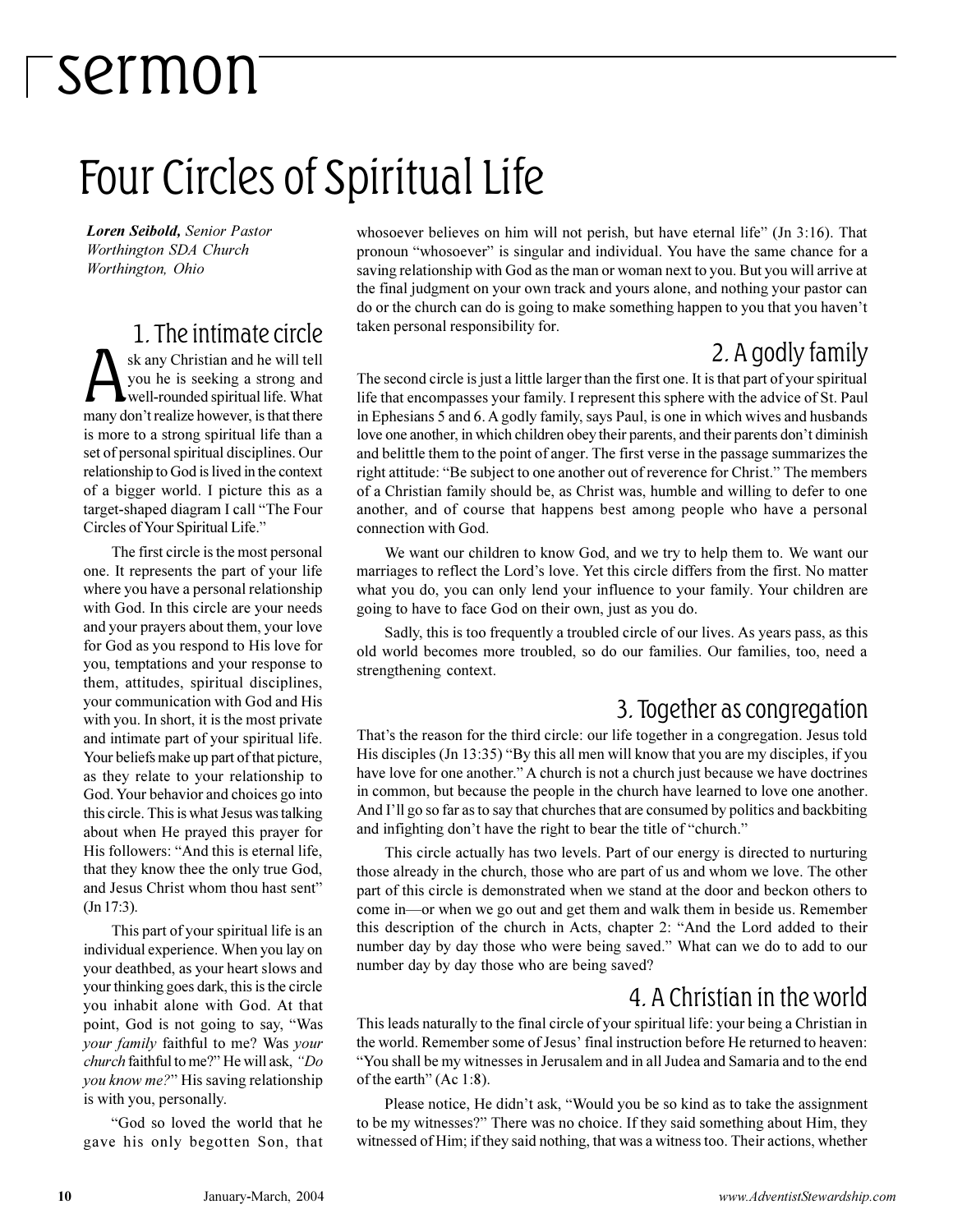directly religious or not, were a witness of Him. Whatever the world thought of them, it thought of Him. And whatever it thought of Him, it thought of His church.

Ironically, we who work for the church may be the ones who have the least exposure to the world outside of it. Most laypeople know more people outside their church than the pastor does. Those you relate to your friends and relatives and neighbors—those you know from clubs and organizations—on all of these people you, as a Christian and a Seventh-day Adventist Christian, have some influence for good or ill.

You can choose (and I hope you do) to speak openly of your faith, to tell people that you are a Seventh-day Adventist Christian and be proud of it. I've come to realize, however, that some people are a little ashamed of their faith, as though it's something you do privately, and other people don't need to know the details. It was never intended to be that. Ideally, your church should be as natural to talk about and be proud of as your favorite football team, and you ought to feel as comfortable inviting someone to church as you would to a game.

But whether you witness openly or not, you do witness. Who you are, what you do, how you act, how you speak, how you do business—that's your witness. That being the case, I ask with Peter, What manner of persons ought ye to be in all holy conversation and godliness?" (2P 3:11)

I had a church member once who managed to "vaccinate" an entire small town against the church. He went around witnessing and at the same time ripping people off, not paying bills, and coming on to every woman he met. It was a remarkably effective inoculation technique. When we went ingathering, people said, "If you would have that guy for a member, I won't have anything to do with you." I've had more positive examples since, praise God—people who show up at church and say, We wanted to come by and worship with you because we have so much admiration for one of your church members.

#### Inside out and outside in

So one way or another, God's reputation is on the line with each of us, and as it turns out, so is our salvation. For Jesus said, Everyone who acknowledges me before men, I also will acknowledge before my Father who is in heaven" (Mt 10:32).

All of us live in each of these circles. They're nested within one another. Influence, it turns out, flows both ways: from the center out, as well as from the outside in. I heard recently of a medical technique where doctors implant the medicine you need in a tiny capsule inside your skin, and little by little it radiates out into your whole body, allowing healing to occur. So it is with Christ. You draw near to Jesus, He infuses you with spiritual power, and that radiates outward to your family, to your church, and to your world.

It flows the other way too. Strong influences for good in the world around us protect and strengthen our relationship with God. The right kind of friends nurtures your interest in church. A good church exerts a strong influence on the happiness of the family that attends it. A family that loves God exerts a strong hold on each individual within it—even those with spiritual struggles.

To have a strong hold on God, you must nurture your heart relationship with Him; but you must also place yourself in a context (such as regular attendance at church, nurtured by positive Christian friendships) that will strengthen you. What is your influence in all of the circles of your spiritual life?

*I had a church member once who managed to vaccinate an entire small town against the church....When we went ingathering, people said, If you would have that guy for a member, I wont have anything to do with you.*

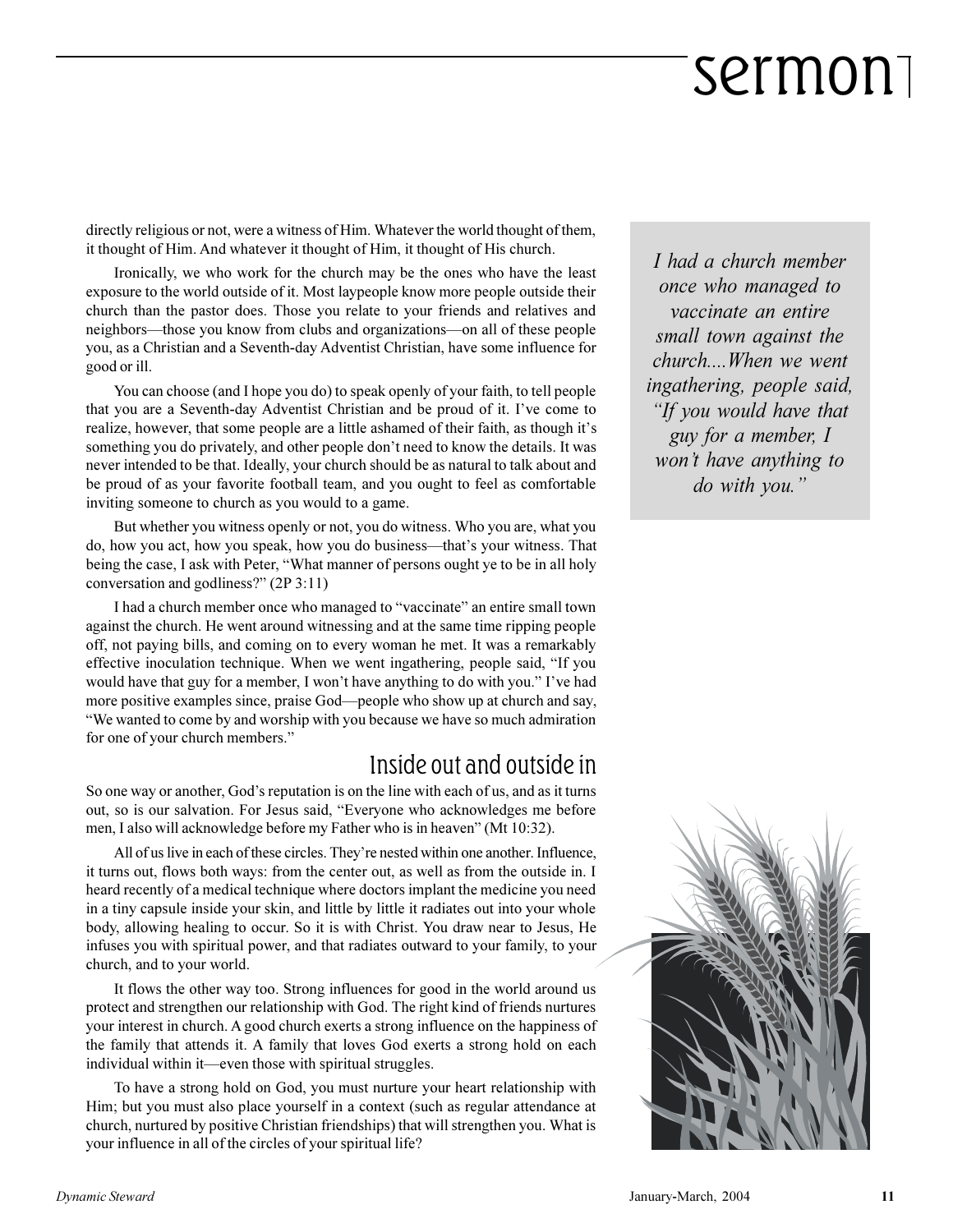## The Fellowship of the Unashamed

*Dr. Wilber Alexander*

*Clinical Professor of Family Medicine Loma Linda University*

#### Embarrassed

Morman Rockwell is famous for his<br>intimate sketches of the common<br>masterpieces have been featured on the orman Rockwell is famous for his intimate sketches of the common folk of America. Many of his cover of the *Saturday Evening Post.*

One such cover by Rockwell is a scene in a countrystore in Anytown, USA. In the picture you see the usual store furnishings: the counter, cash register, and shelving. Also pictured are many items carried by enterprising store owners: canned goods, personal effects, and hardware items. There are tables and a soda fountain at the entrance of the store. And seated at one of the tables, close to the plate glass window, is a little old lady with eyeglasses. Her gray hair is neatly tucked under a ribboned hat and her shoulders are draped with a knit shawl. A small boy at her side, obviously a grandson dressed in his Sunday best, has a paper napkin tucked into his stiff shirt collar. You can feel great silence within the picture.

Several unshaven men dressed in soiled and ragged work clothes are staring wide-eyed and a bit sheepishly in the direction of the lady and boy. There, in the presence of those in the store and open to the gaze of those passing by, this saintly soul and little one sit with bowed heads and folded hands saying grace before they eat their sandwiches.

The letter response to this picture was amazing. Some people made sarcastic comments, but many wrote to express their admiration for this "old-fashioned" Christian witness. Their letters also confessed pangs of conscience for being "ashamed to fly the colors of Christianity within their own circle of influence."

#### The temptation to be ashamed

The temptation to be ashamed of Christianity is common to Christians today. By "ashamed" I mean the hesitancy to be labeled as spiritual, the timidity in standing for principle in the face of possible ridicule, the apologetic attitude toward Christian belief, and the reluctance to speak with conviction of the power of Christ.

We are tempted to be ashamed in several ways. Living at a time when intellectualism is a recognized status symbol, some Christians are tempted to fear that the simple gospel, the old, old story, does not have that virility of thought that will commend it to inquiring minds. This tempts us to try to put the gospel into an esoteric fabric to try to make it intellectually respectable.

Because not many people the world sees as great are found within the ranks of Christianity, because Christianity has always moved up from the lower social strata and appeals mainly to the common man, Christians are afraid that the simple gospel just belongs to simple people, and no serious effort is made to reach the elite who help make up the "all" who have sinned and come short of the glory of God (Rm 3:23).

Even with the passing of years, the offense of the cross has not ceased. Fear of what other people think of Christians, a natural sensitivity to ridicule, dampens the spirit and tempts the witness of some to silence. These fearful ones feel that they dare not become zealous or enthusiastic or get "off center" a bit, because they might be labeled as fanatics. So they are tempted to live a quiet, ethical existence and never witness to what is going on inside.

False humility tempts others to be ashamed of the gospel. Many feel that they have no talent or personality for witnessing. If they do witness, it would only look like a proud parade of piety. And we are tempted to discredit our own experience and think we are unworthy to witness for Christ. We have all of these temptations in common, and there are more. There are also specific reasons why your own witness is not more spontaneous, more evident, and more consistent.

#### Ashamed of Jesus?

The temptation to be ashamed, apologetic, or reluctant raises some serious questions for serious Christians. Can we continue to be embarrassed or silent in a world that is going over the "dizzy edge of disaster" while it so openly disregards Christ and His words? Can we be ashamed when it is so apparent that man, with all of his brilliant attainments, has not yet discovered a way to govern the selfish human heart?

As Christians, can we afford to be ashamed while we hold the knowledge of the only way humanity can be rescued for eternity? Can we ever be ashamed when we know how much God counts on our personal witness in reaching the lost?

As we think of the degree of ashamedness that tends to weaken our Christian witness, will you thoughtfully note these words of Jesus: "For whoever is ashamed of me and of my words in this adulterous and sinful generation, of him will the Son of man also be ashamed, when he comes in the glory of his Father with the holy angels" (Mk 8:38 RSV).

At this crisis time in earth's history, God is calling all professing Christians into a fellowship of the unashamed. This fellowship began in dead earnest on the day of Pentecost, ten days after Jesus ascended into heaven as Victor over sin and death. It began on the day He poured out His Holy Spirit in fullness on His disciples. When those men and women walked down the stairs of the upper room and moved out into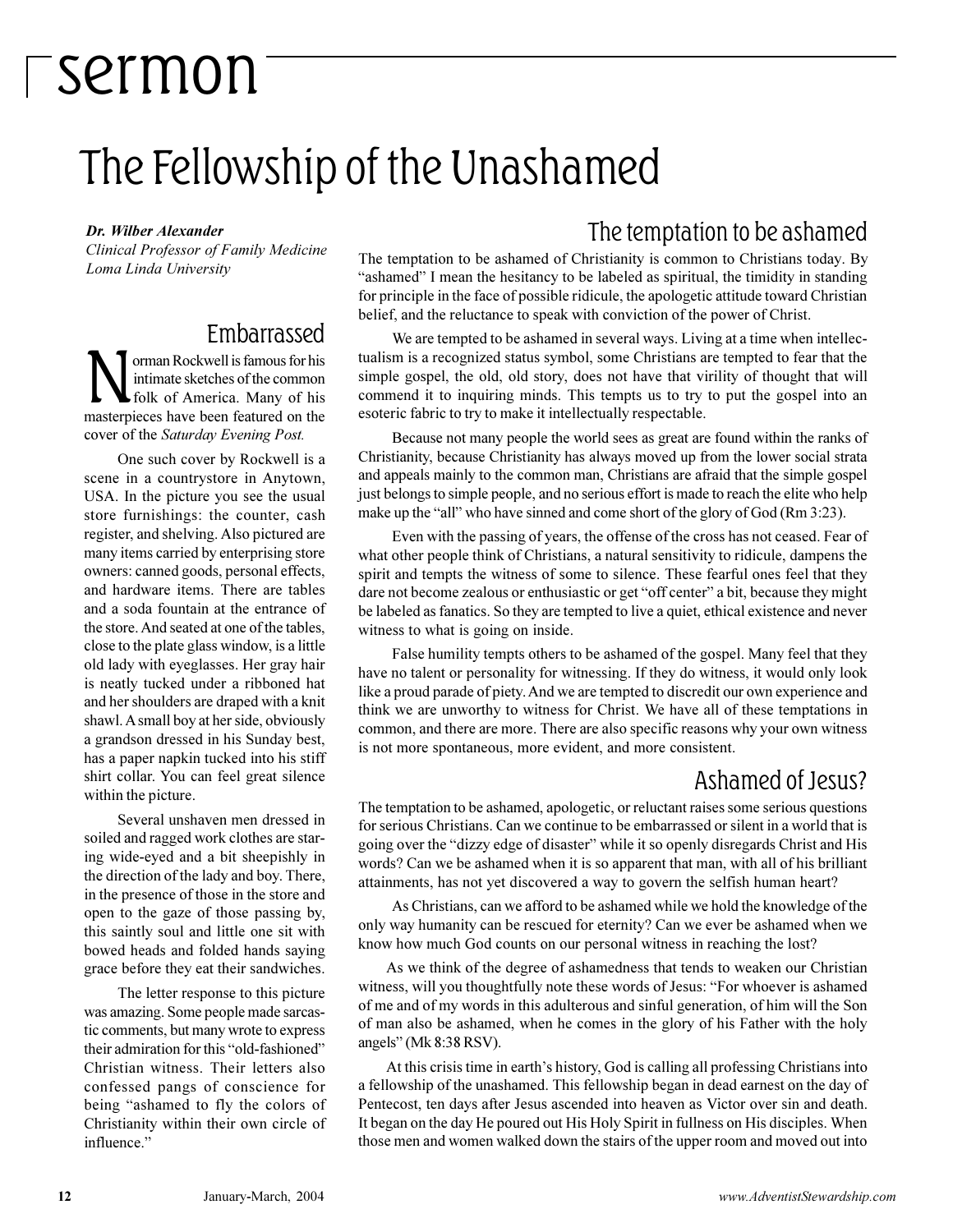*The temptation to be ashamed, apologetic, or reluctant raises some serious questions for serious Christians.*

Judea and Samaria and the uttermost parts of the world, they knew they had the greatest thing on earth, and they could not wait to share it!

The power of the witness of one person in that first fellowship led to the conversion of Paul. This proud Pharisee was not able to forget the witness of the unashamed Stephen, and after Damascus Gate, he too joined the Fellowship of the Unashamed, becoming its most powerful witness. When we read of Paul's witness, we cannot help wondering what made him so bold, so unashamed.

In the book of Romans, you will find three short verses in chapter one that are the essence of his witness: "I am under obligation both to Greeks and to barbarians, both to the wise and to the foolish: so I am eager to preach the gospel to you also who are in Rome. For I am not ashamed of the gospel: it is the power of God for salvation to everyone who has faith, to the Jew first and also to the Greek" (Rm  $1:14-16$  RSV).

1 T am under obligation." From the time his eyes opened in the house on Strait Street, Paul began to live on the "red" side of life's ledger. He knew he was a great "I am under obligation." From the time his eyes opened in the house on Strait debtor. The lift of this great obligation to God brought dignity and meaning to his life. He no longer saw mankind. This was too general. He no longer saw *just* the chosen ones of Israel. This was too narrow. He saw individual people of all social, educational, religious, and financial levels—people desperately needing to know they had a Friend and a Savior in Jesus Christ.

 $2$  "I am eager—I am ready." There is a note of continual spontaneity here that speaks of Paul's willingness to witness. This Jew plans to go to Rome, the seat of speaks of Paul's willingness to witness. This Jew plans to go to Rome, the seat of imperial power, with all of its odds and ends of humanity, degraded, depraved, brutal, and shameless, and he is certain that his witness can conquer for Christ.

3<sup>"</sup> I am not ashamed of the Gospel." There is a wonderful boldness in these words.<br>They are spoken by an insignificant Jew whose heart is full of faith in Jesus **2** "I am not ashamed of the Gospel." There is a wonderful boldness in these words. Christ as the world's only Savior.

Paul was not an impressive person and, by his own admission, he was not an orator. His fellow Jews considered him an apostate and despised him. He had been persecuted, driven out of city after city, stoned, and left for dead. Yet he spoke for Christ and was eager to speak again.

The gospel Paul preached was abhorred by both Jewish and Greek cultures. How could it fare any better in Rome? In spite of all the opposition, ridicule, and persecution, Paul says "I am not ashamed of the Gospel ...."

In the book of Romans Paul speaks of the universality of sin, the terrific burden of guilt, the foreboding outlook of penalty, the impossibility of man to rescue himself or to live a righteous life, the incarnation, life, and death of the Lord as a sacrifice for sin, the hand of faith grasping the offered help, the indwelling of the Holy Spirit in believing souls, the admission of man into a life of peace, victory, and sonship, and the saint's place in the Father's love from which nothing can separate.

To Paul, this gospel was not just a philosophical system. It had the power of divine love in it. It held eternal truth. In his witness he lifted the apparent weakness of the cross above all the power of the divine world. The God-Man, the embodiment of divine power hanging helplessly there on the cross, suffering, dying in agony the thought was all so strange, so touching, so conquering.

Paul believed wholeheartedly that wherever the gospel found believing hearts, it became a power to remove all obstacles to man's redemption. He never ceased to marvel at this gospel power that worked in the lives of those to whom it had been preached. Converts multiplied. Men of all walks of life found freedom and peace. He was convinced that nothing and no one else, was able to save. There was more.

4 "I am not ashamed . . . for I know<br>whom I have believed. . ."(2Tm whom 1 have believed. . ."(2Tm 1:12). Paul knew the power of the uplifted Son of God in his own life. And because he was thoroughly convinced of the truth of the gospel of the cross and had personally experienced its blessing and power, he could witness unashamed.

#### Christians Anonymous

These words from Scripture are bold and searching, probing into silences, compromises, evasions, ashamedness—into all attempts to be "Christians" Anonymous. The Bible is calling today for each Christian to join the Fellowship of the Unashamed. We are called to:

 A personal salvation that is certain of God's power, so that we have something personal to share with conviction.

 A growing experience in the things of God. John says ... "that which we have heard, which we have seen with our eyes, which we have looked upon and touched with our hands concerning the word of life, these truths we proclaim"  $(1J 1:1-4)$ .

 A surrender to the working and infilling of God's Holy Spirit.

• A genuine concern for every man, woman, and child who is without Christ.

• A commitment to witness for Christ wherever we are—in word and deedflooding the world with the message.

We are called again to determine not to know anything except Jesus Christ and Him crucified. So whether men and women will listen or not, they will know that there has been an unashamed witness among them.

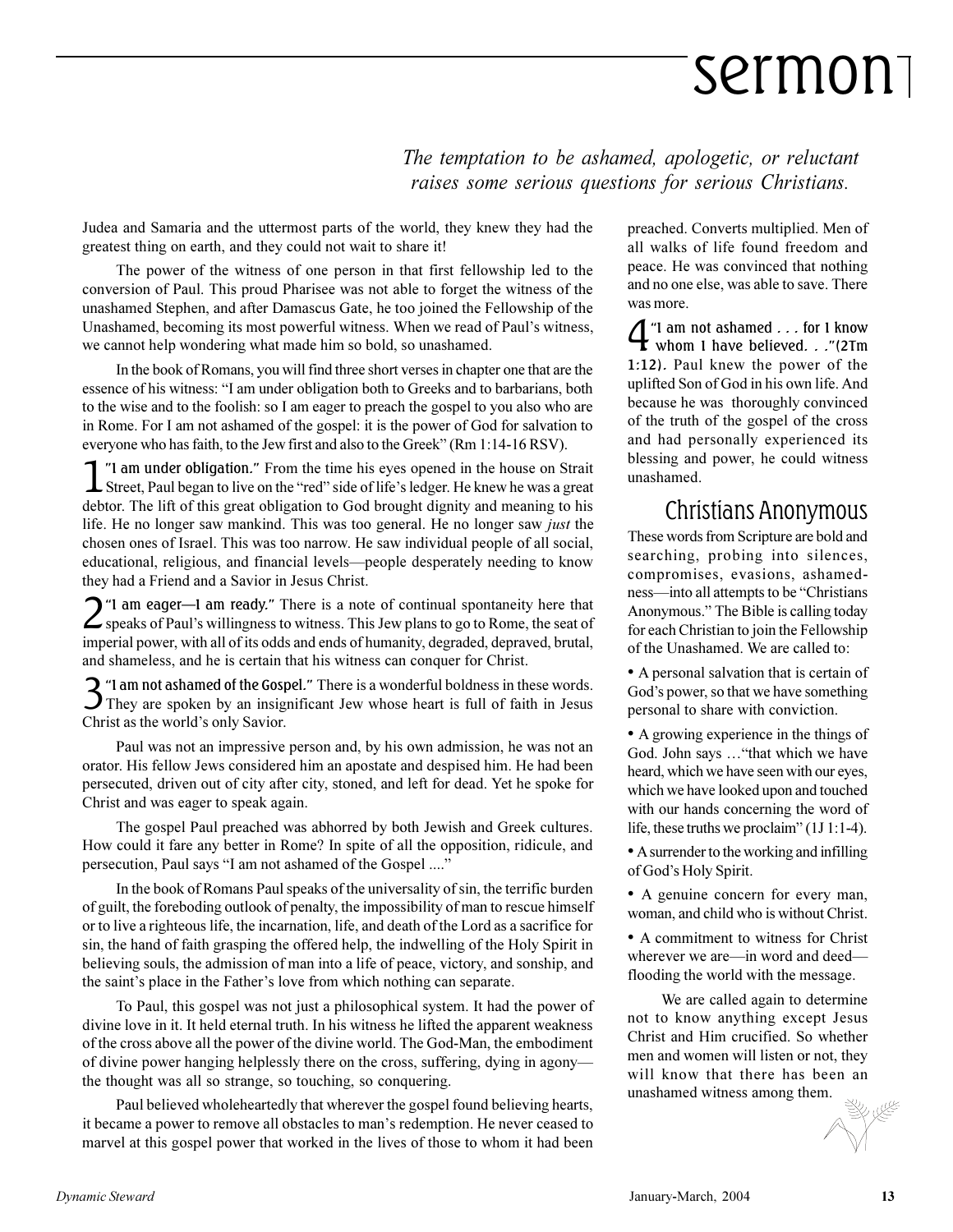# book reviews

### A Patchwork Heart

*Reviewed by Claire L. Eva, Assistant Director General Conference Stewardship Department*

What is a "patchwork heart"? In their work bearing the same name, authors Kim<br>Moore and Pam Mellskog begin with an allegory to illustrate what it means to Moore and Pam Mellskog begin with an allegory to illustrate what it means to have such a heart.

The book that follows this simple allegory is rich with meaning and stories which illustrate the important journey toward deepening your love for others. How can you share with others if you have little to share? The turning point for Kim Moore seems to have been her own tragic personal losses she willingly shares with her readers.

After sharing two biblical meanings for "compassion," the authors conclude: "This is great news for the compassionately challenged.... We learn  $\dots$  we don't possess enough love and concern within ourselves to continually give to the people in our lives. But God has an unending amount of compassion that He is more than willing to share"  $(p. 38)$ .

Each chapter offers a new aspect toward learning to become a more compassionate Christian and "grace giver." This is a wonderful book to help you as you grow a "patchwork heart" that cares for others. (For more information, see page 2, Application.)



by Kim Moore & Pam Mellskog NavPress Colorado Springs, Colorado 2002 US \$8.00

### 101 Ways to Help People in Need

*Reviewed by the staff of Dynamic Steward*



by Steve and Janie Sjogren **NavPress** Colorado Springs, Colorado 2002 US\$ 8.00

H ave you been thinking a lot about ways to help people in need but are not sure<br>where to start? This small volume is packed with ideas—101 to be exact! If you ave you been thinking a lot about ways to help people in need but are not sure feel the need to find new and creative ways to reach out to your community, this book is for you.

The book is divided into four levels: 1) Relief—Meeting an Immediate Need, 2) Reconciliation—Seeing People Get Right with God and One Another, 3) Reconstruction—Creating New Economic and Life Opportunities, and 4) Relocation— Becoming World Changers.

Just a few ways on the list are: Nail Care, Backpacks for the Homeless, Adopt a Prisoner's Family, Potluck in the Park, Nursing Home Pet Parade, Literacy Programs and many more. What is especially helpful is the counsel that comes with the list inspirational wisdom and sound suggestions for how to help. Look for other books by the Steve Sjogren*Seeing Beyond Church Walls* and *Conspiracy of Kindness* are just two!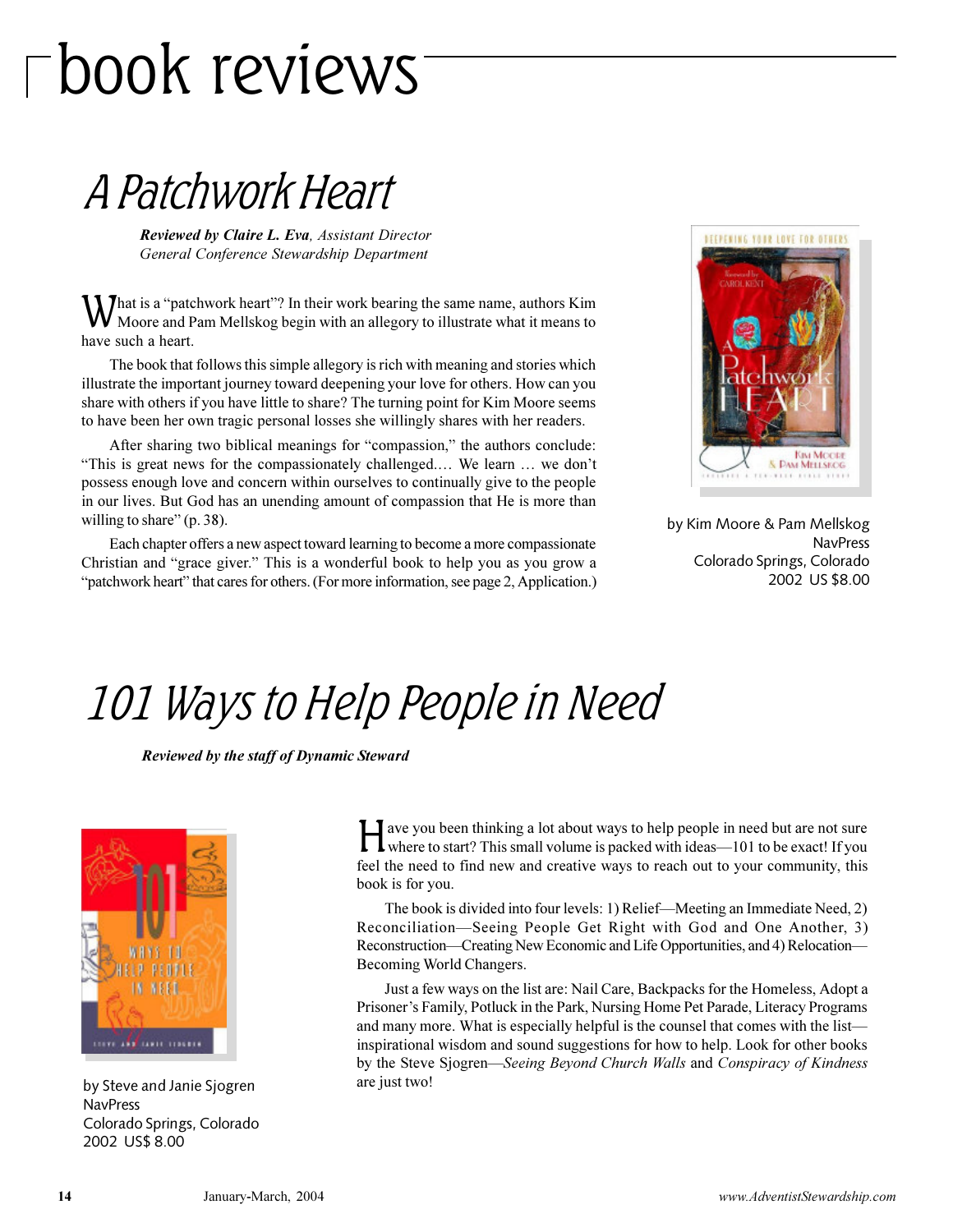# book reviews

*Understanding the Spirituality of*

True Stewardship

*Reviewed by Benjamin C. Maxson, Director General Conference Stewardship Department*

Christopher Sealey makes a worthwhile contribution to stewardship thought with this book. He seeks to present a broad approach to stewardship as a lifestyle, hristopher Sealey makes a worthwhile contribution to stewardship thought with built on a solid biblical foundation. His two chapters on the Levitical system of offerings provide detailed research and application of the various offerings and their relevance to stewardship thinking.

The author's chapter on "Stewardship as an Evangelical Tool" presents a strong focus on salvation and the forgiveness of sin. However, he appears to make stewardship a requirement for salvation rather than an outgrowth of the saving experience. Sealey states, "Our understanding of the principles of true stewardship is critical to our salvation. Our adherence to those principles determines our eligibility for eternal life."

I also wish that Sealey could have seen giving as an outgrowth or application of the stewardship relationship with God. He appears to narrow too much of stewardship down to giving and thus appears to contradict the book's title. On the other hand, there is a great deal of good in this book. His last two chapters focus on a practical application of stewardship to church life. These are especially valuable and can be very helpful to an effective stewardship program in the local congregation. Find the author's website at http://www.chrissealey.com.



by Christopher N. Sealey Xulon Press Longwood, Florida 2003 US \$12.99

### Friendship Counseling

*Reviewed by Jean-Luc Lézeau, Associator Director General Conference Stewardship Department*



**NavPress** Colorado Springs, Colorado 2003 US\$ 19.99

D o you ever feel embarrassed because you don't know what to say when a friend is telling you of the pain he is experiencing? Kevin D. Huggin's book will help when you are stalling and sputtering, trying to find the right words to say.

The main purpose of *The Friendship Counselor* is to prevent people from suffering for the wrong reasons. Many Christians have mistaken ideas about the Christian life. When troubles come, as they surely do, they don't understand what is happening to them. They feel they don't deserve this! Surely, God has made some kind of mistake.

But we forget that God uses suffering in our lives to accomplish things that neither paradise nor prosperity ever could. We need to understand that Jesus' ultimate goal when He was talking to people in pain was character transformation. He wanted to give them eternal value, meaning, and joy.

In his work based on a Christlike approach, Huggins helps us not only to be a good friend, but a better friend. by Kevin D. Huggins